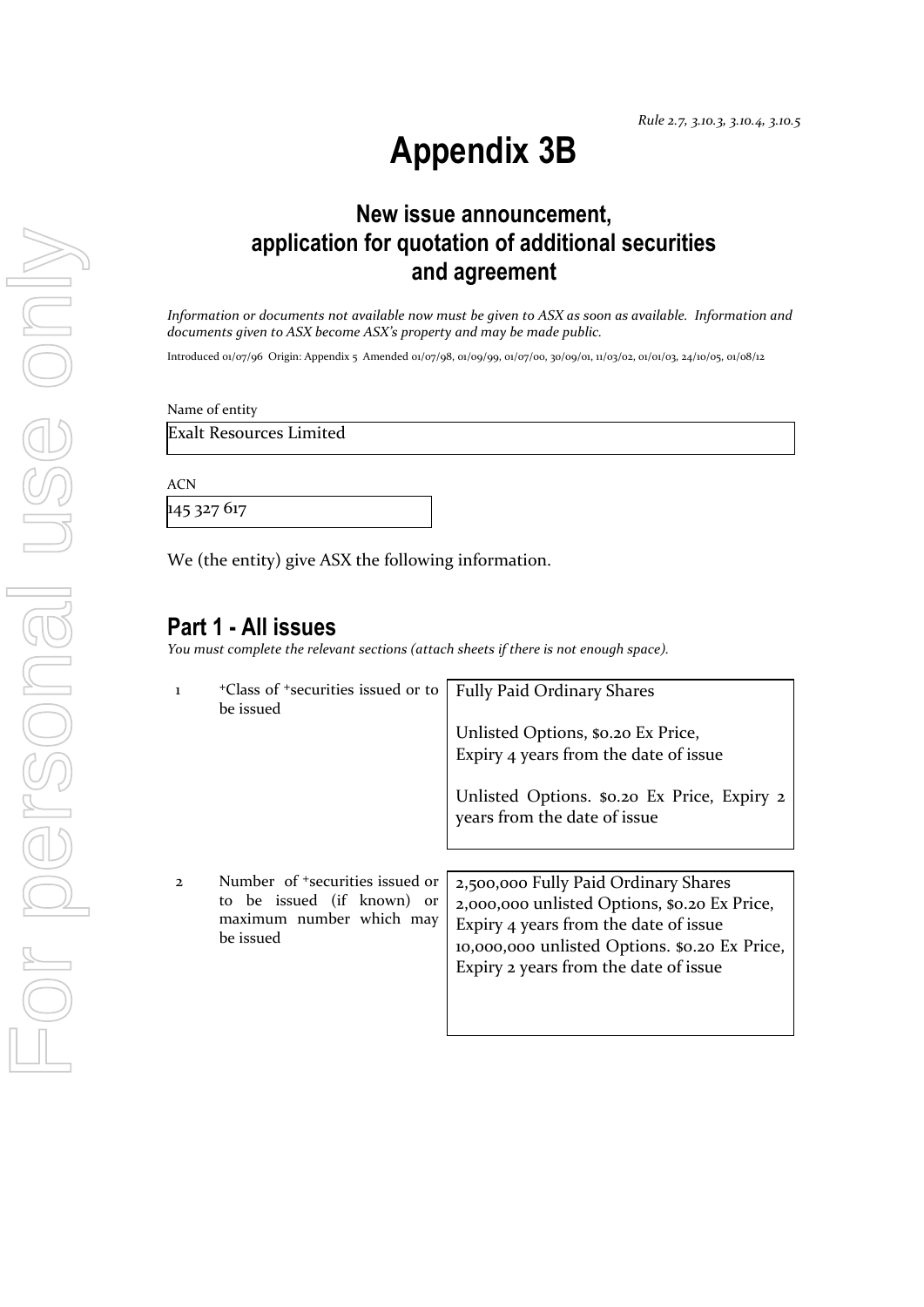3 Principal terms of the +securities (eg, if options, exercise price and expiry date; if partly paid <sup>+</sup>securities, the amount outstanding and due dates for payment; if  $+$ convertible securities, the conversion price and dates for conversion)

Fully Paid Ordinary Shares Unlisted Options, \$0.20 Ex Price, Expiry 4 years from the date of issue.  $1/3$ 

vesting 1 year from date of issue, 1/3 vesting 2 years from date of issue,  $1/3$  vesting 3 years from date of issue, Escrowed until  $28<sup>th</sup>$ November 2014.

Unlisted Options. \$0.20 Ex Price, Expiry 2 years from the date of issue

Yes the Fully Paid Ordinary Shares do.

4 Do the +securities rank equally in all respects from the date of allotment with an existing +class of quoted +securities?

> If the additional securities do not rank equally, please state:

- the date from which they do
- the extent to which they participate for the next dividend, (in the case of a trust, distribution) or interest payment
- the extent to which they do not rank equally, other than in relation to the next dividend, distribution or interest payment

5 Issue price or consideration | \$0.20 per share for the 2,500,000 fully paid ordinary shares

> 2,000,000 unlisted Options issued to William Moss as approved at AGM on  $30<sup>th</sup>$  November 2012

10,000,000 unlisted Options issued to Lead Manager as per Prospectus dated  $7<sup>th</sup>$  September 2012.

<sup>+</sup> See chapter 19 for defined terms.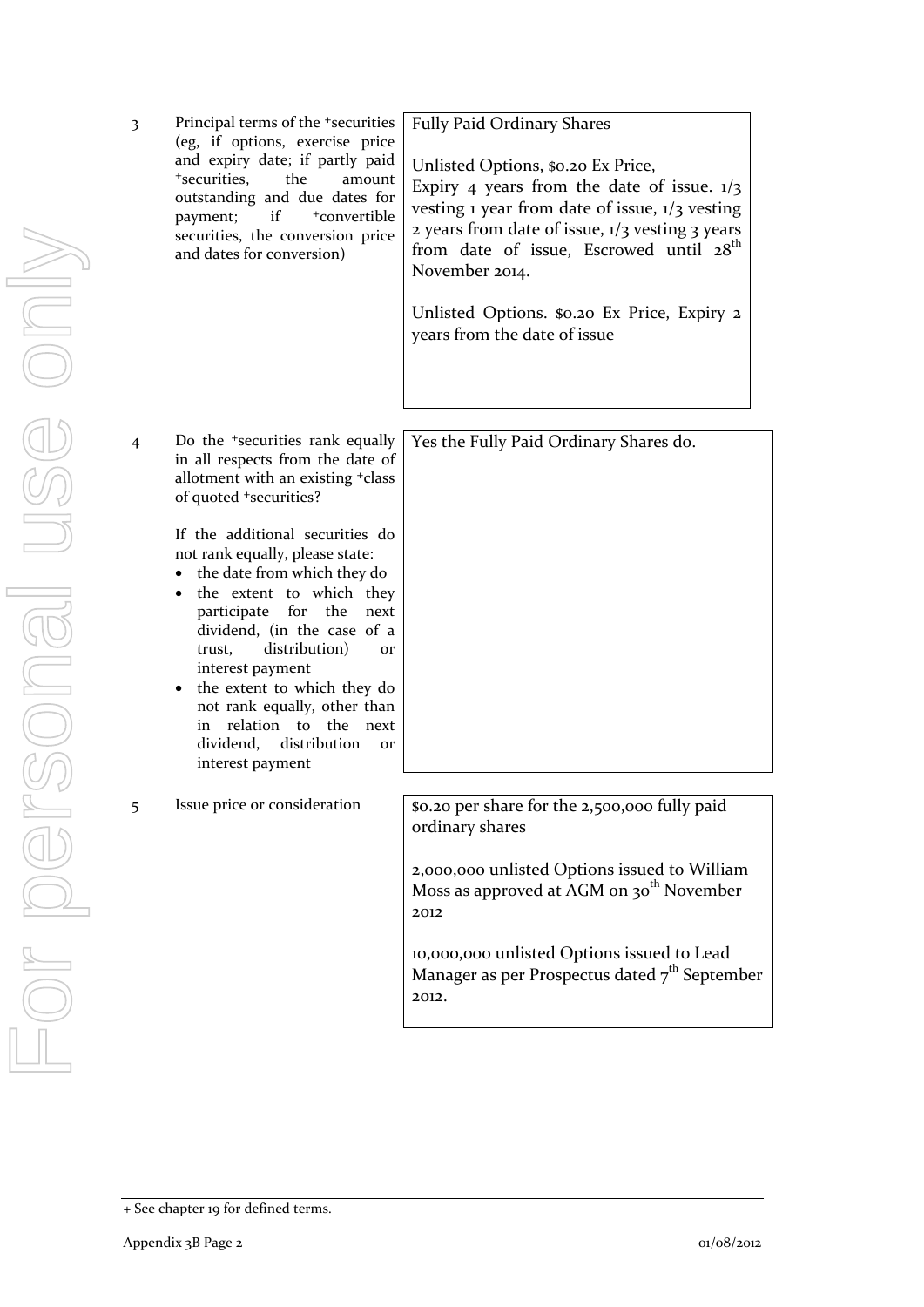|    | the acquisition of assets, clearly<br>identify those assets)                                                                                                                                                             | AGM on 30 <sup>th</sup> November 2012<br>2,000,000 unlisted Options issued to Non-<br>Executive Chairman as approved at AGM on<br>30 <sup>th</sup> November 2012 and to be escrowed until<br>28 November 2014.<br>10,000,000 unlisted Options issued to Lead<br>Manager as per Prospectus dated $7th$ September<br>2012. |
|----|--------------------------------------------------------------------------------------------------------------------------------------------------------------------------------------------------------------------------|--------------------------------------------------------------------------------------------------------------------------------------------------------------------------------------------------------------------------------------------------------------------------------------------------------------------------|
| 6a | Is the entity an <sup>+</sup> eligible entity<br>obtained<br>has<br>security<br>that<br>holder approval under rule 7.1A?                                                                                                 | Yes                                                                                                                                                                                                                                                                                                                      |
|    | If Yes, complete sections 6b - 6h<br>in relation to the <sup>+</sup> securities the<br>subject of this Appendix 3B, and<br>comply with section 6i                                                                        |                                                                                                                                                                                                                                                                                                                          |
| 6b | The date the security holder<br>resolution under rule 7.1A was<br>passed                                                                                                                                                 | 30 <sup>th</sup> November 2012                                                                                                                                                                                                                                                                                           |
| 6c | Number of <sup>+</sup> securities issued<br>without security holder approval<br>under rule 7.1                                                                                                                           | 10,000,000 Unlisted Options                                                                                                                                                                                                                                                                                              |
| 6d | Number of <sup>+</sup> securities issued<br>with security holder approval<br>under rule 7.1A                                                                                                                             | Nil                                                                                                                                                                                                                                                                                                                      |
| 6e | Number of <sup>+</sup> securities issued<br>with security holder approval<br>under rule 7.3,<br>another<br>or<br>specific security holder approval<br>(specify date of meeting)                                          | Nil                                                                                                                                                                                                                                                                                                                      |
| 6f | Number of securities issued<br>under an exception in rule 7.2                                                                                                                                                            | 2,500,000 Fully Paid Ordinary Shares<br>2,000,000 Unlisted Options<br>Exception 14                                                                                                                                                                                                                                       |
| 6g | If securities issued under rule<br>7.1A, was issue price at least 75%<br>of 15 day VWAP as calculated<br>under rule 7.1A.3? Include the<br>issue date and both values.<br>Include the source of the VWAP<br>calculation. | N/A                                                                                                                                                                                                                                                                                                                      |
|    |                                                                                                                                                                                                                          |                                                                                                                                                                                                                                                                                                                          |

Fully paid ordinary shares issued pursuant to participation in a capital raising as approved at

6 Purpose of the issue

(If issued as consideration for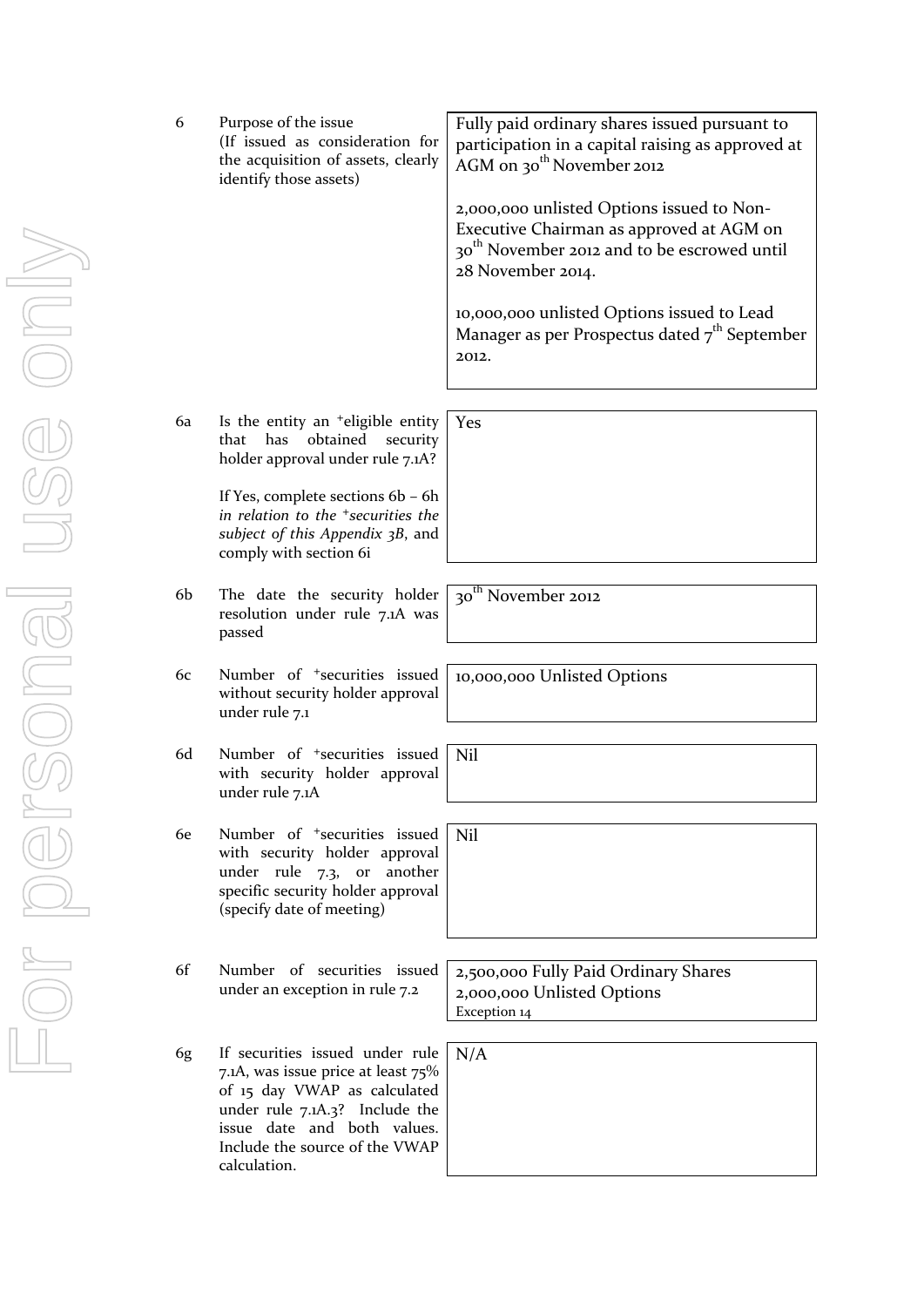- 6h If securities were issued under rule 7.1A for non-cash consideration, state date on which valuation of consideration was released to ASX Market Announcements N/A
- 6i Calculate the entity's remaining issue capacity under rule 7.1 and rule 7.1A – complete Annexure 1 and release to ASX Market Announcements
- 7 Dates of entering <sup>+</sup>securities into uncertificated holdings or despatch of certificates
- 8 Number and <sup>+</sup>class of all <sup>+</sup>securities quoted on ASX (*including* the securities in section 2 if applicable)

| Number     | <sup>+</sup> Class                                       |
|------------|----------------------------------------------------------|
| 50,376,664 | Fully Paid Ordinary<br><b>Shares</b>                     |
| 7,975,787  | Listed Options \$0.20<br>Exp Price, Expiring<br>31/12/15 |

See Annexure 1

6<sup>th</sup> December 2012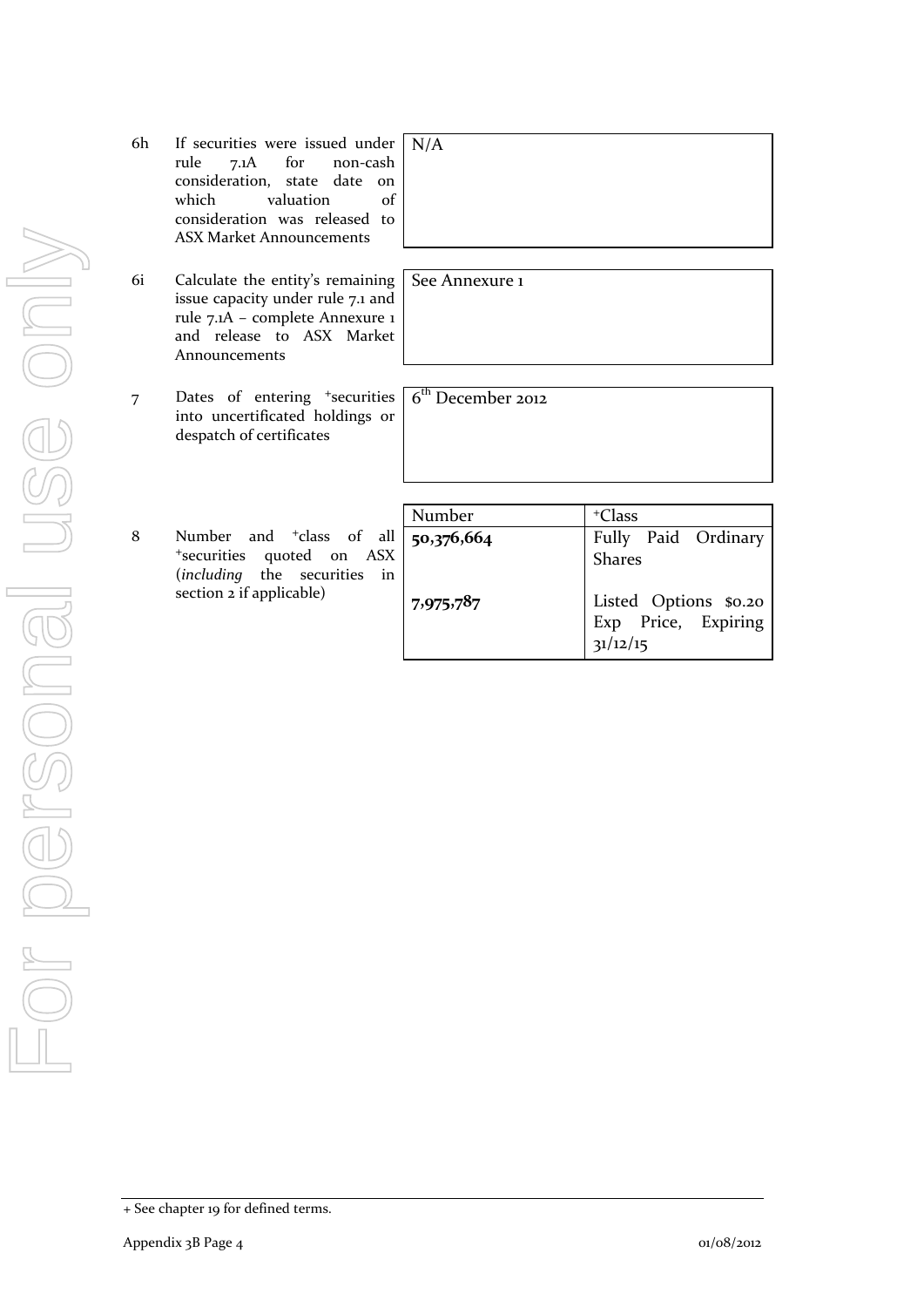|   |                                                                                                                      | Number     | <sup>+</sup> Class                                                                                   |
|---|----------------------------------------------------------------------------------------------------------------------|------------|------------------------------------------------------------------------------------------------------|
| 9 | of<br>all<br>Number<br>and<br><sup>+</sup> class<br>*securities not quoted on ASX<br>(including the securities<br>in | 5,998,339  | Fully paid ordinary shares<br>escrowed until $26/5/13$                                               |
|   | section 2 if applicable)                                                                                             | 8,032,781  | Unlisted Options<br>\$0.20<br>Exp<br>Price,<br>Expiring<br>escrowed until<br>$31/12/15$ ,<br>26/5/13 |
|   |                                                                                                                      | 16,666,667 | Fully paid ordinary shares<br>escrowed until 21/11/13                                                |
|   |                                                                                                                      | 10,000,000 | Unlisted<br>Options<br>\$0.20<br>Exp Price, Expiring 6/12/14                                         |
|   |                                                                                                                      | 10,000,000 | Class W options \$0.20, Exp<br>21/11/14,<br>escrowed<br>until<br>21/11/13                            |
|   |                                                                                                                      | 20,000,000 | Class X options \$0.50, Exp<br>$21/11/15$ ,<br>escrowed<br>until<br>21/11/13                         |
|   |                                                                                                                      | 2,600,000  | Class Y options \$0.20, Exp<br>$21/11/16$ ,<br>escrowed<br>until<br>28/11/14                         |
|   |                                                                                                                      | 2,400,000  | Class Z options \$0.50, Exp<br>$21/11/16$ ,<br>escrowed until<br>28/11/14                            |
|   |                                                                                                                      | 22,000,000 | Performance<br>Class<br>A<br><b>Shares</b>                                                           |
|   |                                                                                                                      | 22,000,000 | Performance<br>Class<br>$\boldsymbol{B}$<br><b>Shares</b>                                            |
|   |                                                                                                                      | 22,000,000 | Performance<br>Class<br>$\mathsf{C}$<br><b>Shares</b><br>(all escrowed until $21/11/13$ )            |
|   |                                                                                                                      | 6,000,000  | Performance<br>Class<br>$\mathbf{A}$                                                                 |
|   |                                                                                                                      | 6,000,000  | <b>Shares</b><br>Performance<br>Class<br>B<br><b>Shares</b>                                          |
|   |                                                                                                                      | 6,000,000  | Class<br>Performance<br>$\mathsf{C}$<br><b>Shares</b>                                                |
|   |                                                                                                                      |            | $\text{(all)}$<br>escrowed<br>until<br>28/11/14)                                                     |
|   |                                                                                                                      |            |                                                                                                      |

For personal use only For personal use only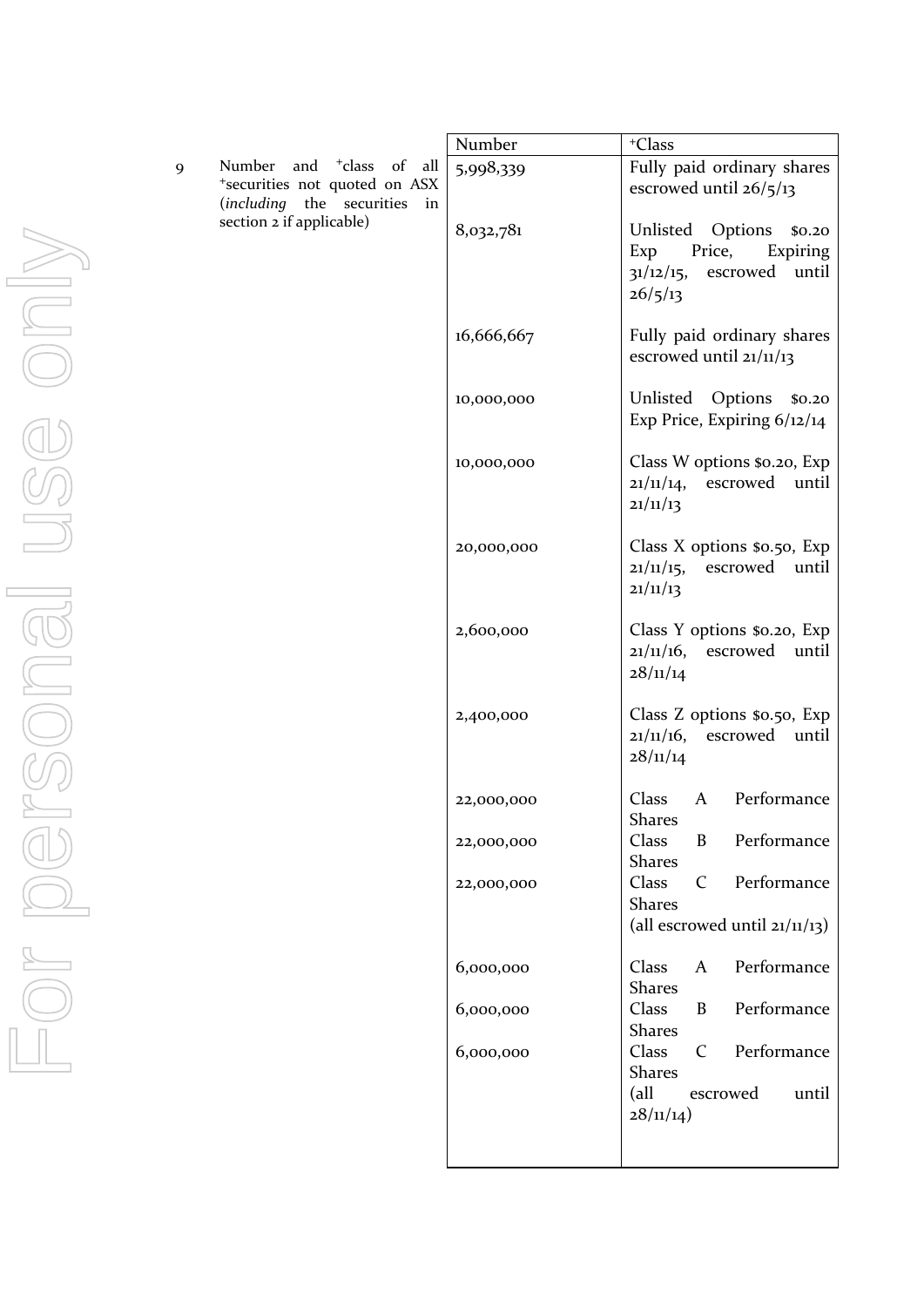10 Dividend policy (in the case of a trust, distribution policy) on the increased capital (interests)

N/A

# **Part 2 - Bonus issue or pro rata issue**

| 11 | holder<br>approval<br>security<br><b>ls</b><br>required?                                                                                                                    | N/A |
|----|-----------------------------------------------------------------------------------------------------------------------------------------------------------------------------|-----|
| 12 | Is the issue renounceable or non-<br>renounceable?                                                                                                                          | N/A |
| 13 | Ratio in which the <sup>+</sup> securities<br>will be offered                                                                                                               | N/A |
| 14 | <sup>+</sup> Class of <sup>+</sup> securities to which the<br>offer relates                                                                                                 | N/A |
| 15 | +Record<br>date<br>determine<br>to<br>entitlements                                                                                                                          | N/A |
| 16 | Will<br>holdings<br>different<br>on<br>(or subregisters)<br>registers<br>be<br>aggregated<br>calculating<br>for<br>entitlements?                                            | N/A |
| 17 | Policy for deciding entitlements<br>in relation to fractions                                                                                                                | N/A |
| 18 | Names of countries in which the<br>entity has <sup>+</sup> security holders who<br>will not be sent new issue<br>documents<br>Note: Security holders must be told how their | N/A |
|    | entitlements are to be dealt with.<br>Cross reference: rule 7.7.                                                                                                            |     |
| 19 | date<br>Closing<br>for<br>receipt<br>of<br>acceptances or renunciations                                                                                                     | N/A |
| 20 | Names of any underwriters                                                                                                                                                   | N/A |
| 21 | Amount of any underwriting fee<br>or commission                                                                                                                             | N/A |

<sup>+</sup> See chapter 19 for defined terms.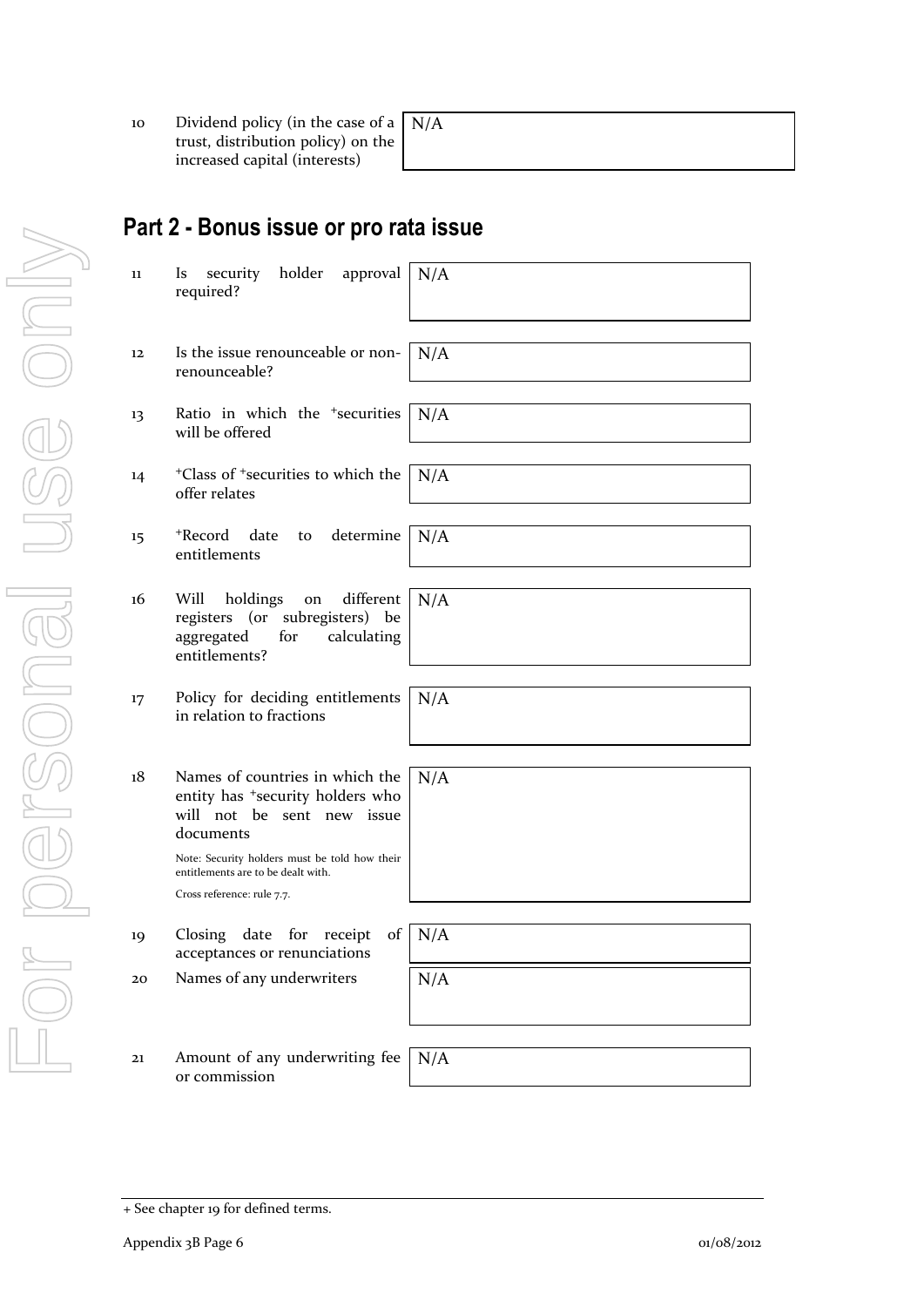| 22 |       |  | Names of any brokers to the $N/A$ |  |  |
|----|-------|--|-----------------------------------|--|--|
|    | issue |  |                                   |  |  |

- 23 Fee or commission payable to the broker to the issue
- 24 Amount of any handling fee payable to brokers who lodge acceptances or renunciations on behalf of <sup>+</sup>security holders
- 25 If the issue is contingent on <sup>+</sup>security holders' approval, the date of the meeting
- 26 Date entitlement and acceptance form and prospectus or Product Disclosure Statement will be sent to persons entitled
- 27 If the entity has issued options, and the terms entitle option holders to participate on exercise, the date on which notices will be sent to option holders
- 28 Date rights trading will begin (if applicable) N/A
- 29 Date rights trading will end (if applicable) N/A
- 30 How do <sup>+</sup>security holders sell their entitlements *in full* through a broker? N/A

31 How do <sup>+</sup>security holders sell *part* of their entitlements through a broker and accept for the balance?



32 How do <sup>+</sup>security holders dispose of their entitlements (except by sale through a broker)? N/A

33 +Despatch date N/A

N/A

N/A

N/A

N/A

N/A

For personal use only Forersonal use ond-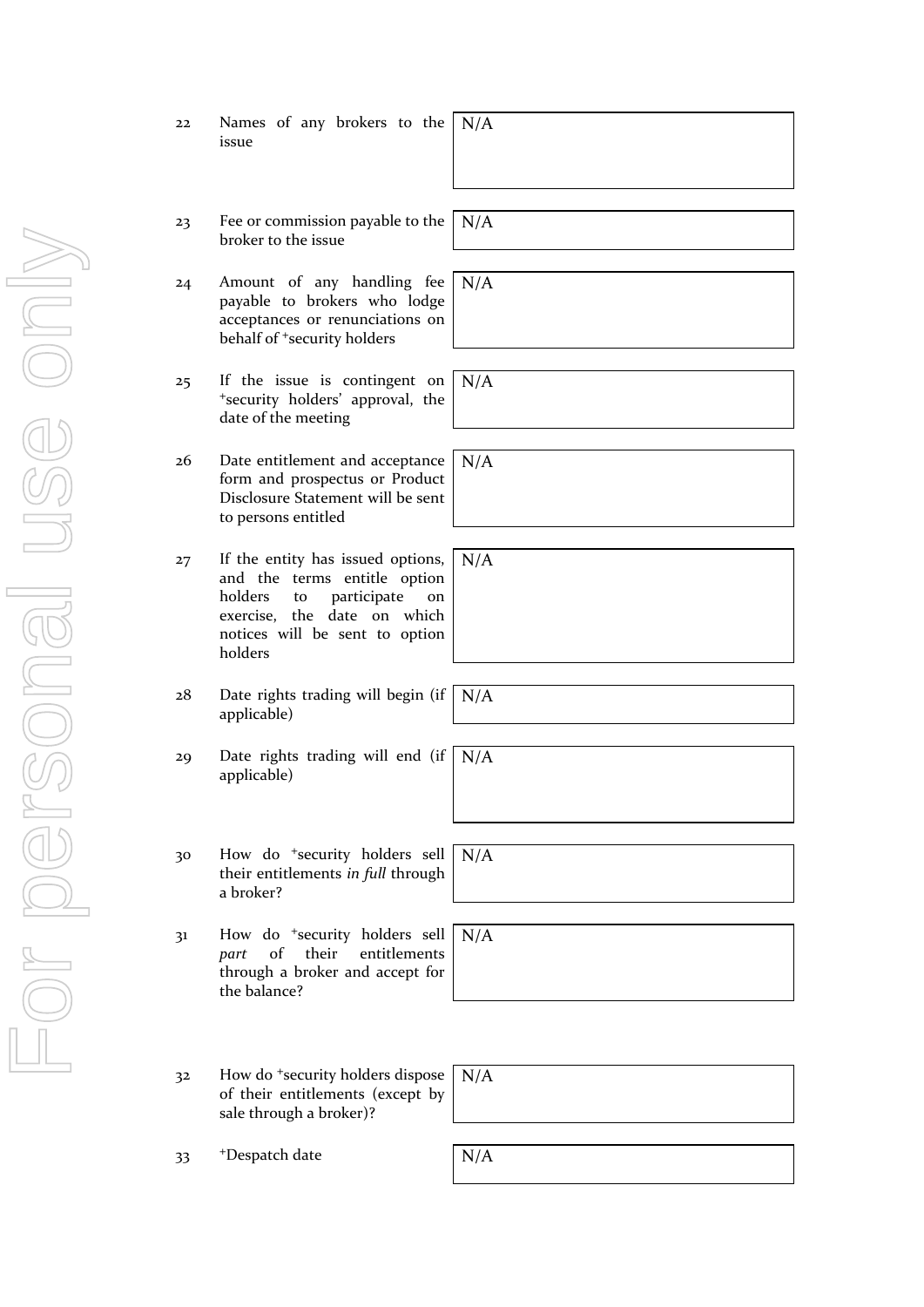## **Part 3 - Quotation of securities**

*You need only complete this section if you are applying for quotation of securities*

34 Type of securities (*tick one*) (a)  $\sqrt{\phantom{a}}$  Fully Paid Ordinary Shares as described in Part 1 (b) All other securities

Example: restricted securities at the end of the escrowed period, partly paid securities that become fully paid, employee incentive share securities when restriction ends, securities issued on expiry or conversion of convertible securities

### **Entities that have ticked box 34(a)**

#### **Additional securities forming a new class of securities**

*Tick to indicate you are providing the information or documents*

- 35 If the <sup>+</sup>securities are <sup>+</sup>equity securities, the names of the 20 largest holders of the additional <sup>+</sup>securities, and the number and percentage of additional <sup>+</sup>securities held by those holders
- 36 If the <sup>+</sup>securities are <sup>+</sup>equity securities, a distribution schedule of the additional <sup>+</sup>securities setting out the number of holders in the categories 1 - 1,000 1,001 - 5,000 5,001 - 10,000
	- 10,001 100,000
	- 100,001 and over

 $37$  A copy of any trust deed for the additional  $+$ securities

<sup>+</sup> See chapter 19 for defined terms.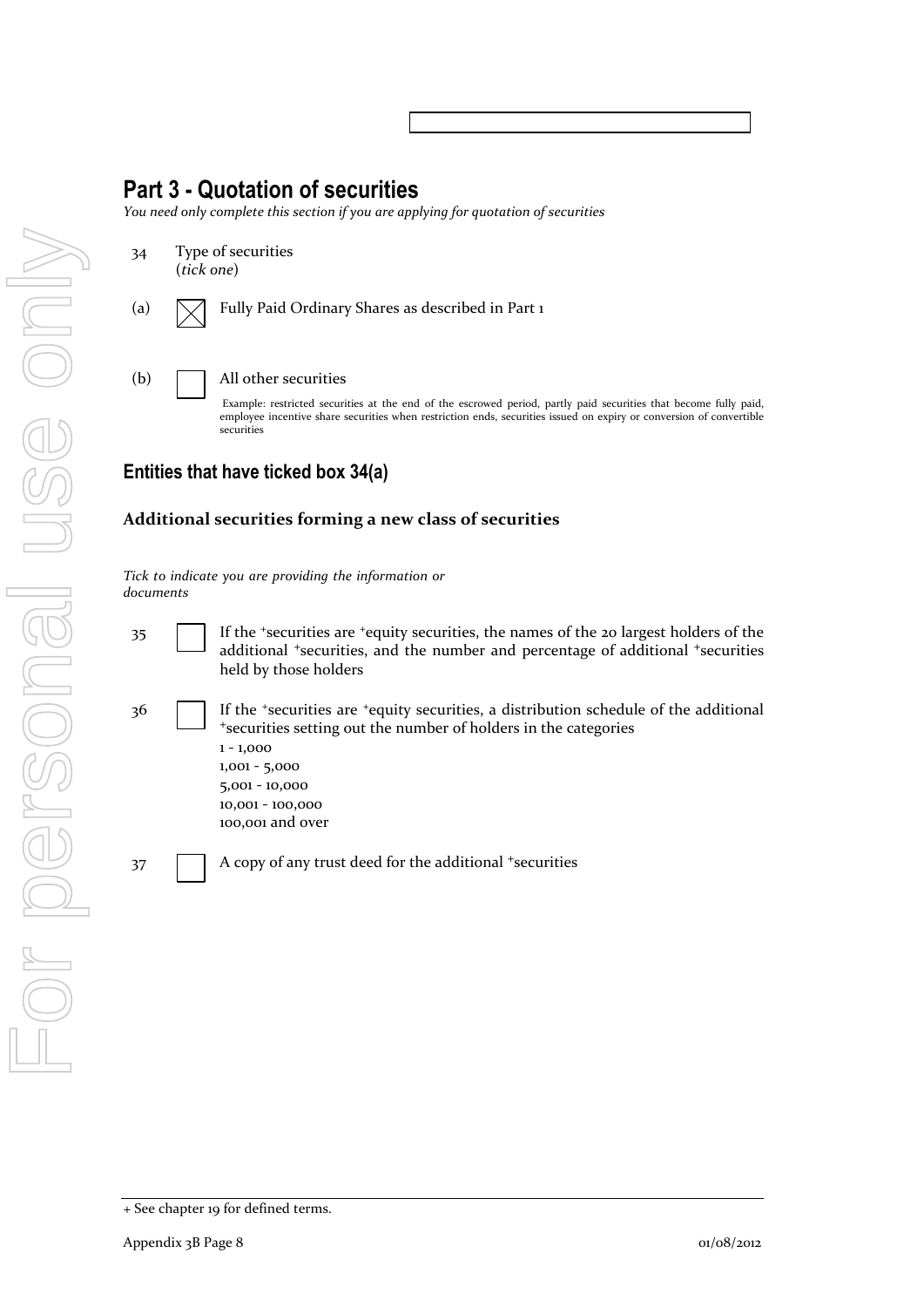#### **Entities that have ticked box 34(b)**

- 38 Number of securities for which <sup>+</sup>quotation is sought
- 39 Class of <sup>+</sup>securities for which quotation is sought
- 40 Do the <sup>+</sup>securities rank equally in all respects from the date of allotment with an existing <sup>+</sup>class of quoted <sup>+</sup>securities?

If the additional securities do not rank equally, please state:

- the date from which they do
- the extent to which they participate for the next dividend, (in the case of a trust, distribution) or interest payment
- not rank equally, other than in relation to the next dividend, distribution or interest payment
- 41 Reason for request for quotation now

Example: In the case of restricted securities, end of restriction period

(if issued upon conversion of another security, clearly identify that other security)

42 Number and <sup>+</sup>class of all <sup>+</sup>securities quoted on ASX (*including* the securities in clause 38)

| 50,376,664 | Fully Paid Ordinary<br><b>Shares</b>                     |
|------------|----------------------------------------------------------|
| 7,975,787  | Listed Options \$0.20<br>Exp Price, Expiring<br>31/12/15 |

N/A

N/A

**N/A**

the extent to which they do

N/A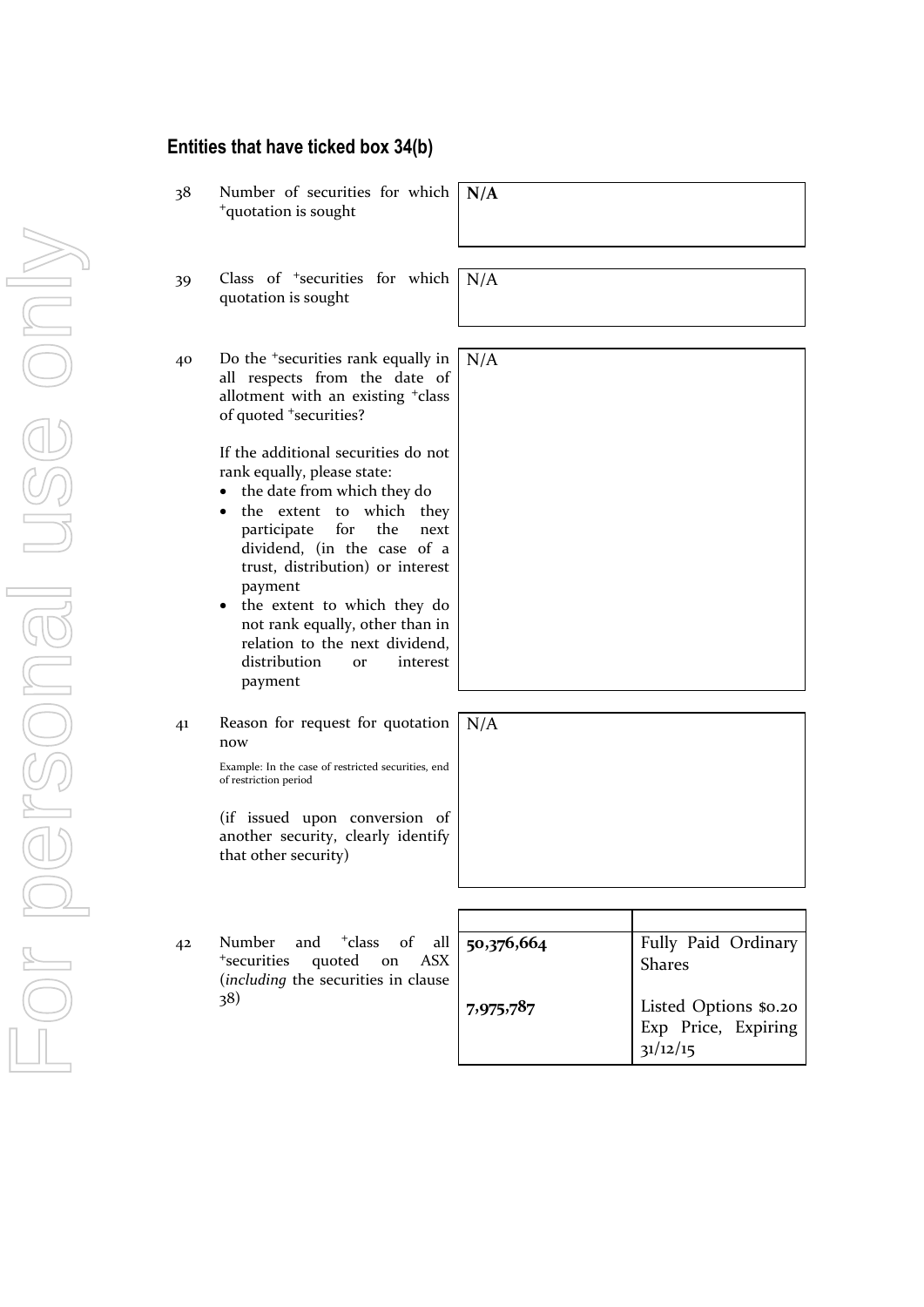#### **Quotation agreement**

- 1 <sup>+</sup>Quotation of our additional <sup>+</sup>securities is in ASX's absolute discretion. ASX may quote the <sup>+</sup>securities on any conditions it decides.
- 2 We warrant the following to ASX.
	- The issue of the +securities to be quoted complies with the law and is not for an illegal purpose.
	- There is no reason why those *\*securities* should not be granted <sup>+</sup>quotation.
	- An offer of the *'securities* for sale within 12 months after their issue will not require disclosure under section  $707(3)$  or section  $1012C(6)$  of the Corporations Act.

Note: An entity may need to obtain appropriate warranties from subscribers for the securities in order to be able to give this warranty

- Section 724 or section 1016E of the Corporations Act does not apply to any applications received by us in relation to any +securities to be quoted and that no-one has any right to return any +securities to be quoted under sections 737, 738 or 1016F of the Corporations Act at the time that we request that the <sup>+</sup>securities be quoted.
- If we are a trust, we warrant that no person has the right to return the <sup>+</sup>securities to be quoted under section 1019B of the Corporations Act at the time that we request that the +securities be quoted.
- 3 We will indemnify ASX to the fullest extent permitted by law in respect of any claim, action or expense arising from or connected with any breach of the warranties in this agreement.
- 4 We give ASX the information and documents required by this form. If any information or document not available now, will give it to ASX before <sup>+</sup>quotation of the <sup>+</sup>securities begins. We acknowledge that ASX is relying on the information and documents. We warrant that they are (will be) true and complete.

| Sign here:  | (Director)    | Date: $5/12/12$ |
|-------------|---------------|-----------------|
| Print name: | Shane Hartwig |                 |

<sup>+</sup> See chapter 19 for defined terms.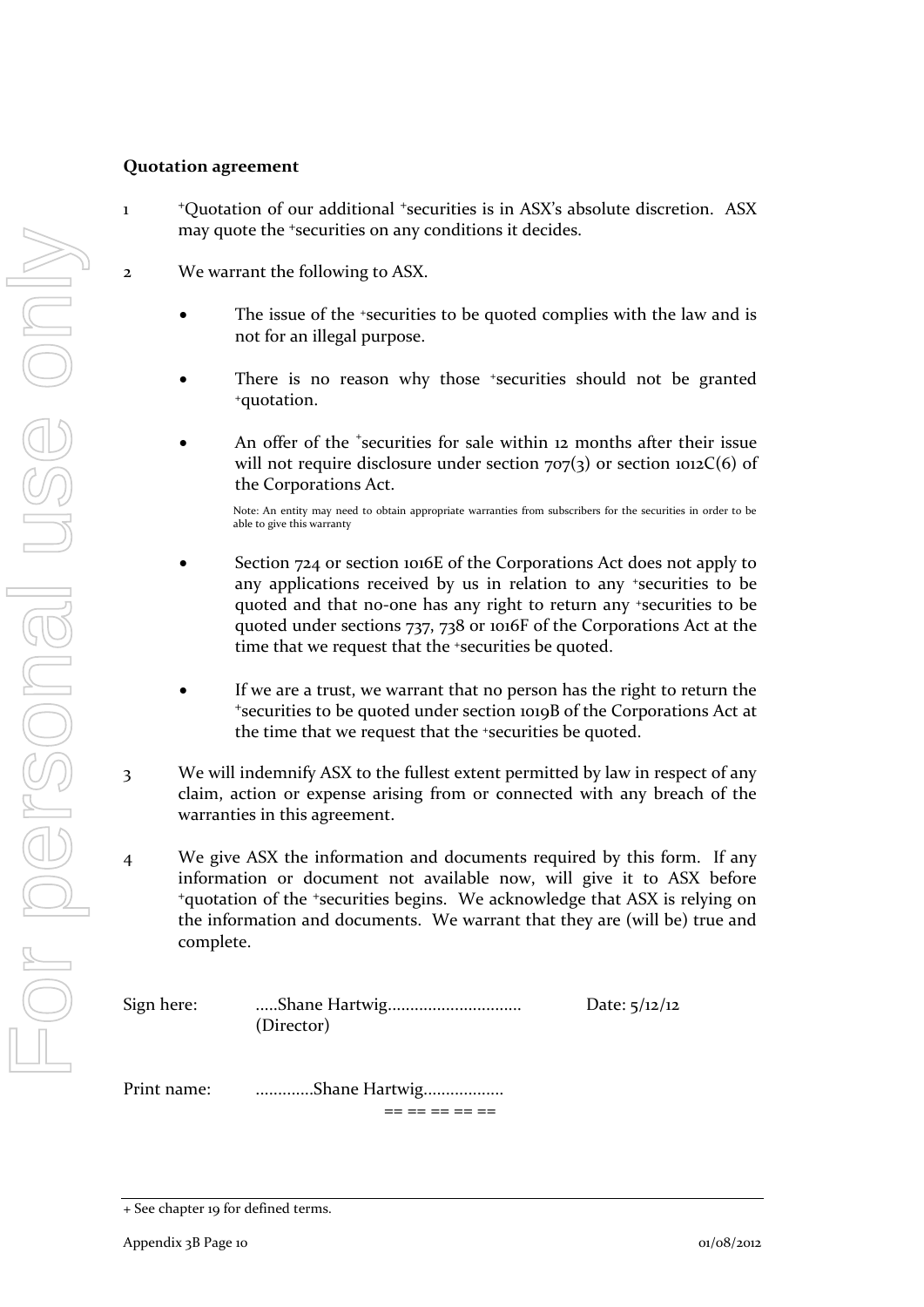# **Appendix 3B – Annexure 1**

# **Calculation of placement capacity under rule 7.1 and rule 7.1A for <sup>+</sup>eligible entities**

Introduced 01/08/12

## **Part 1**

| Rule 7.1 - Issues exceeding 15% of capital                                                                                                                                                                                                                                                                                      |            |  |
|---------------------------------------------------------------------------------------------------------------------------------------------------------------------------------------------------------------------------------------------------------------------------------------------------------------------------------|------------|--|
| Step 1: Calculate "A", the base figure from which the placement<br>capacity is calculated                                                                                                                                                                                                                                       |            |  |
| <b>Insert</b> number of fully paid ordinary<br>securities on issue 12 months before date<br>of issue or agreement to issue                                                                                                                                                                                                      | 25,000,000 |  |
| Add the following:                                                                                                                                                                                                                                                                                                              |            |  |
| Number of fully paid ordinary securities<br>issued in that 12 month period under an<br>exception in rule 7.2                                                                                                                                                                                                                    | 2,500,000  |  |
| Number of fully paid ordinary securities<br>issued in that 12 month period with<br>shareholder approval                                                                                                                                                                                                                         | 45,416,667 |  |
| Number of partly paid ordinary securities<br>that became fully paid in that 12 month<br>period                                                                                                                                                                                                                                  | Nil        |  |
| Note:<br>Include only ordinary securities here -<br>other classes of equity securities cannot<br>be added<br>Include here (if applicable) the securities<br>the subject of the Appendix 3B to which<br>this form is annexed<br>It may be useful to set out issues of<br>securities on different dates as separate<br>line items |            |  |
| <b>Subtract</b> the number of fully paid ordinary<br>securities cancelled during that 12 month<br>period                                                                                                                                                                                                                        | Nil        |  |
| "А"                                                                                                                                                                                                                                                                                                                             | 72,916,667 |  |

<sup>+</sup> See chapter 19 for defined terms.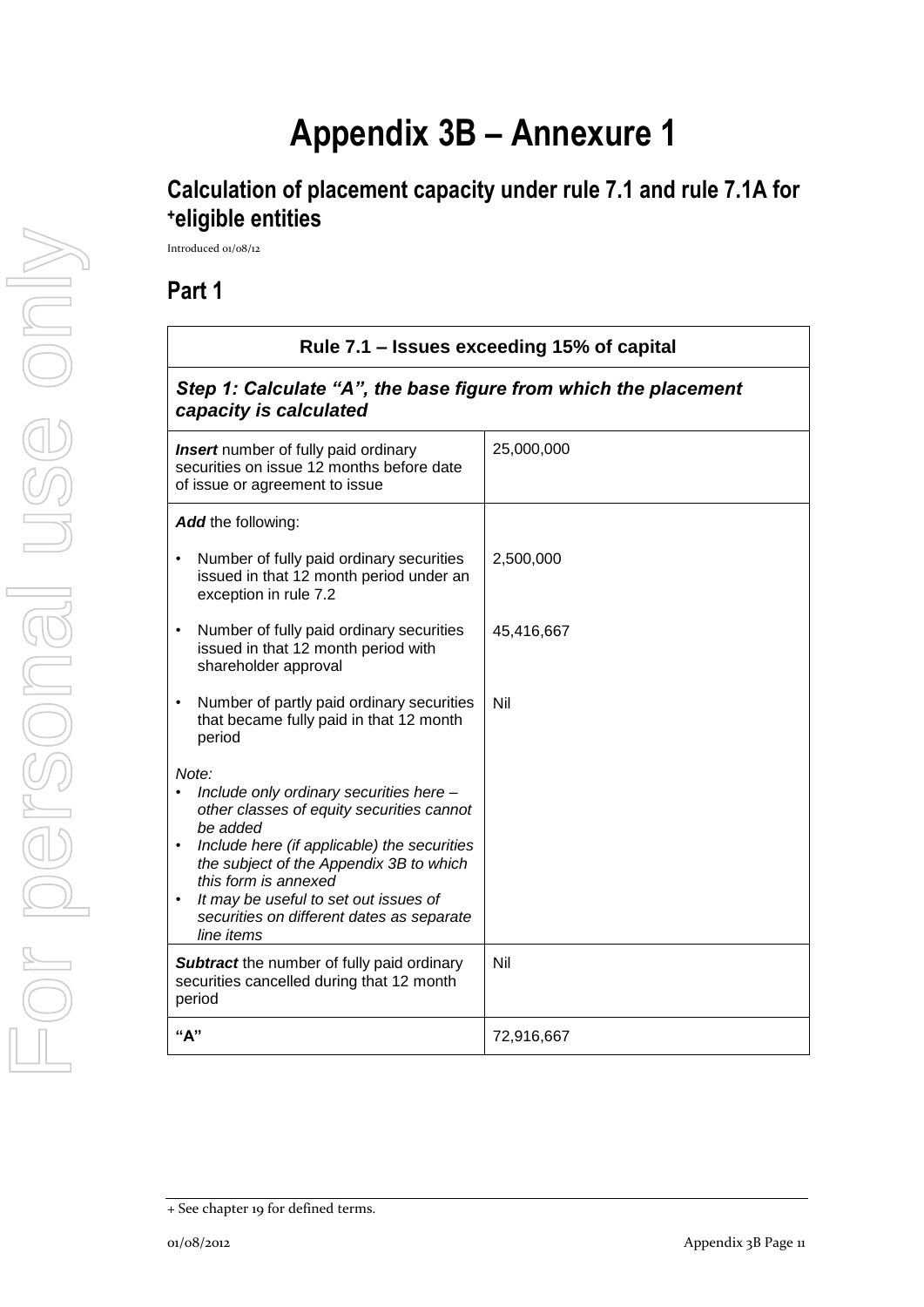| Step 2: Calculate 15% of "A"                                                                                              |                                      |  |  |
|---------------------------------------------------------------------------------------------------------------------------|--------------------------------------|--|--|
| "B"                                                                                                                       | 0.15                                 |  |  |
|                                                                                                                           | [Note: this value cannot be changed] |  |  |
| Multiply "A" by 0.15                                                                                                      | 10,937,500                           |  |  |
| Step 3: Calculate "C", the amount of placement capacity under rule<br>7.1 that has already been used                      |                                      |  |  |
| Insert number of equity securities issued or<br>agreed to be issued in that 12 month period<br>not counting those issued: | 10,000,000                           |  |  |
| Under an exception in rule 7.2<br>$\bullet$                                                                               |                                      |  |  |
| Under rule 7.1A<br>$\bullet$                                                                                              |                                      |  |  |
| With security holder approval under rule<br>$\bullet$<br>7.1 or rule 7.4                                                  |                                      |  |  |
| Note:                                                                                                                     |                                      |  |  |
| This applies to equity securities, unless<br>specifically excluded - not just ordinary                                    |                                      |  |  |
| securities<br>Include here (if applicable) the<br>$\bullet$                                                               |                                      |  |  |
| securities the subject of the Appendix<br>3B to which this form is annexed                                                |                                      |  |  |
| It may be useful to set out issues of<br>$\bullet$                                                                        |                                      |  |  |
| securities on different dates as separate<br>line items                                                                   |                                      |  |  |

## *Step 4: Subtract "C" from ["A" x "B"] to calculate remaining placement capacity under rule 7.1*

**"C" 10,000,000**

| "A" x 0.15                                      | 10,937,500                                                         |
|-------------------------------------------------|--------------------------------------------------------------------|
| Note: number must be same as shown in<br>Step 2 |                                                                    |
| Subtract "C"                                    | 10,000,000                                                         |
| Note: number must be same as shown in<br>Step 3 |                                                                    |
| <b>Total</b> ["A" $\times$ 0.15] – "C"          | 937,500                                                            |
|                                                 | [Note: this is the remaining placement<br>capacity under rule 7.1] |

<sup>+</sup> See chapter 19 for defined terms.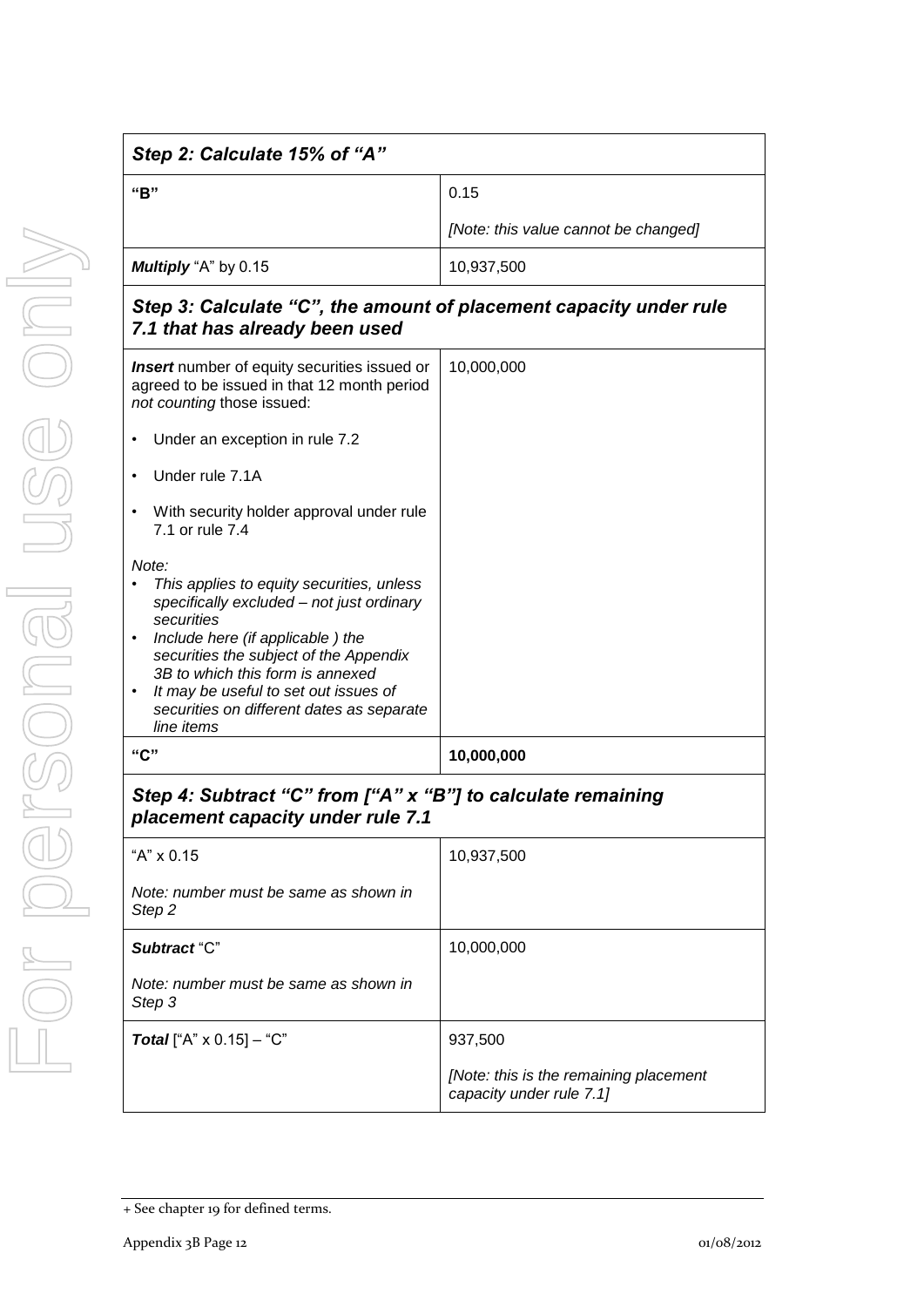# **Part 2**

| Rule 7.1A – Additional placement capacity for eligible entities                                                                                                                                                                                                                                                                                                                                                                                                                                              |                                    |  |  |
|--------------------------------------------------------------------------------------------------------------------------------------------------------------------------------------------------------------------------------------------------------------------------------------------------------------------------------------------------------------------------------------------------------------------------------------------------------------------------------------------------------------|------------------------------------|--|--|
| Step 1: Calculate "A", the base figure from which the placement<br>capacity is calculated                                                                                                                                                                                                                                                                                                                                                                                                                    |                                    |  |  |
| "A"                                                                                                                                                                                                                                                                                                                                                                                                                                                                                                          | 72,916,667                         |  |  |
| Note: number must be same as shown in<br>Step 1 of Part 1                                                                                                                                                                                                                                                                                                                                                                                                                                                    |                                    |  |  |
| Step 2: Calculate 10% of "A"                                                                                                                                                                                                                                                                                                                                                                                                                                                                                 |                                    |  |  |
| "D"                                                                                                                                                                                                                                                                                                                                                                                                                                                                                                          | 0.10                               |  |  |
|                                                                                                                                                                                                                                                                                                                                                                                                                                                                                                              | Note: this value cannot be changed |  |  |
| Multiply "A" by 0.10                                                                                                                                                                                                                                                                                                                                                                                                                                                                                         | 7,291,667                          |  |  |
| Step 3: Calculate "E", the amount of placement capacity under rule<br>7.1A that has already been used                                                                                                                                                                                                                                                                                                                                                                                                        |                                    |  |  |
| Nil<br><b>Insert</b> number of equity securities issued or<br>agreed to be issued in that 12 month period<br>under rule 7.1A                                                                                                                                                                                                                                                                                                                                                                                 |                                    |  |  |
| Notes:<br>This applies to equity securities - not<br>just ordinary securities<br>Include here $-$ if applicable $-$ the<br>$\bullet$<br>securities the subject of the Appendix<br>3B to which this form is annexed<br>Do not include equity securities issued<br>under rule 7.1 (they must be dealt with<br>in Part 1), or for which specific security<br>holder approval has been obtained<br>It may be useful to set out issues of<br>$\bullet$<br>securities on different dates as separate<br>line items |                                    |  |  |
| "E"                                                                                                                                                                                                                                                                                                                                                                                                                                                                                                          | Nil                                |  |  |

<sup>+</sup> See chapter 19 for defined terms.